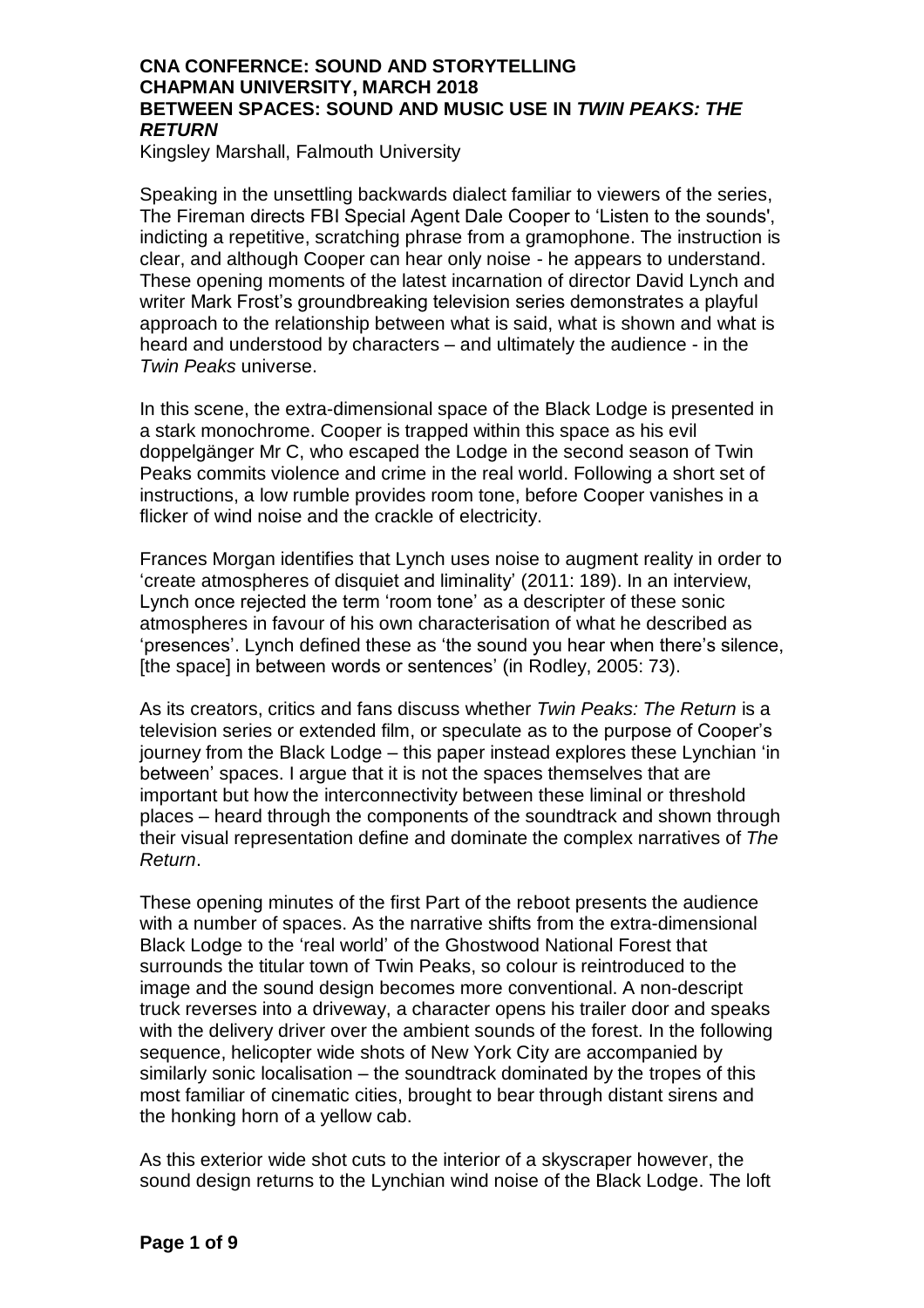Kingsley Marshall, Falmouth University

space features a large glass box with a circular porthole situated high above Manhattan. This chamber, which provides a portal between the extradimensional and real worlds of the series, is identified sonically as a liminal space. As the camera tracks backwards and reveals the watcher of the box Sam Colby, sounds corresponding to the room rather than the box itself are foregrounded in the mix as the sound design returns to the conventional with the air conditioning, hum of fluorescent lights and the whirring servos of surveillance cameras trained upon the box.

Changes of camera position correspond with a subtle shift in room tone or 'presence', disquieting perhaps in Frances Morgan's vernacular, but this use of sound situates Colby within the real world, perhaps protected from the inhabitants of extra-dimensional spaces by the glass walls of the box itself. When an alarm prompts Colby to change a memory card in one of the cameras, his movements loudly reverberate in the loft. Within these first three sequences of *The Return* this distinction in the visual and sonic rendering of the real world and extra-dimensional spaces establishes for the audience the conventions for the whole series.

As these sonic 'presences' help distinguish different types of spaces for the audience, they also provide clues as to the different types of characters within the narrative. These sonic rules remain consistent throughout the series and are evident in the use of sound effects applied to dialogue and Foley, the deployment of both pre-existing source music, both non-diegetically and in the diegetic performances of acts within venues situated within the narrative, and in the musical score written specifically for the series by Lynch, and his collaborators composer Angelo Badalamenti and supervising sound editor Dean Hurley.

What's striking about Twin Peaks is how sound design is privileged throughout – dialogue is often secondary or entirely absent, there is barely any music in the first few Parts and it is the often expressionistic sound design that provides subtext, tone and narrative information. Sarah Nicole Prickett observes that even the close captioning of *Twin Peaks: The Return* shows the care taken in each spot effect, an unusually cinematic approach to sound, with 'incredible, specific descriptors of sound and score. A line dialed by the Log Lady […] isn't ringing but "trilling." Footsteps on tile in the Black Lodge are "odd reverberations." Skin "crinkles." In the anonymous woods are "whooshing sustains," followed by, naturally, an "ominous tone"' (2017).

In *Twin Peaks: The Return* - when there is Lynchian wind noise or the hum of electricity, something significant is occurring. '*Listen* to the sounds,' says The Fireman in that opening scene. '*Pay attention* to the sounds', says Lynch and his collaborators through their sound design.

Jonathan Goodwin observes that much of Lynch's work in film and television has been centered on the presentation of separate realities, and that these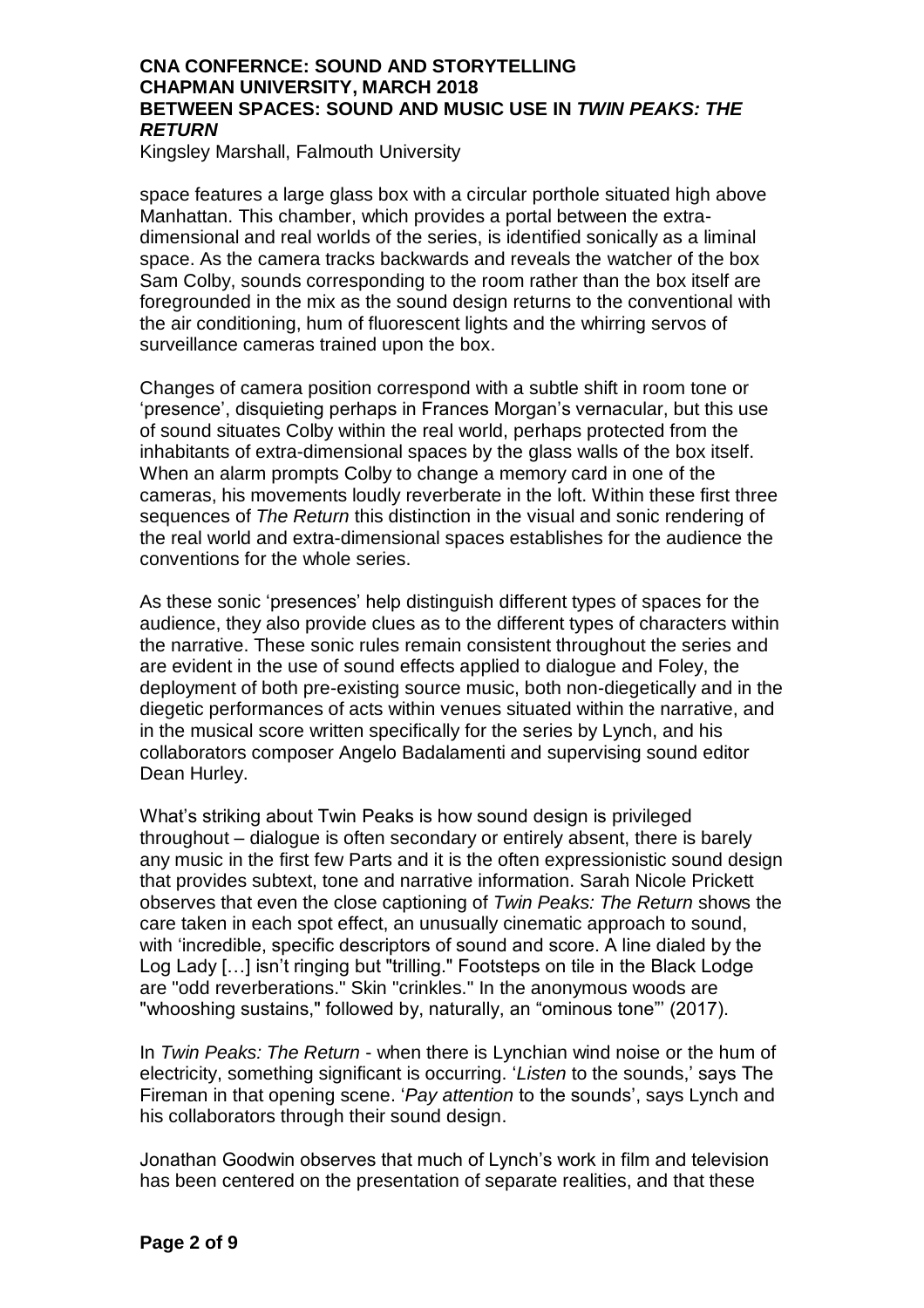Kingsley Marshall, Falmouth University

multiple realities are more complex than conventional allegorical representation (2014: 309). Len Gutkin describes the extra-dimensional spaces of Twin Peaks as switching stations in which 'aspects of allegory […] co-exist or are transmuted one into the other' (2017). Characters in *Twin Peaks initially* present as binaries – dead or alive, original or doppelgänger, good or evil – but the audience does not have to wait too long before other meanings or interpretations emerge, other signified through sound.

*Twin Peaks: The Return* presents more real-world spaces than previous iterations of the *Twin Peaks* universe, with characters travelling to and from New York, South Dakota, Las Vegas, Philadelphia, Buenos Aires, New Mexico and London. More significant to the narrative however are the many portals or gateways that join these real world locations with the extradimensional spaces of the season. These portals represent rips in space and time, and lead characters to specifc locations the Black and White Lodges, The Glass Box, Dutchman's Lodge, or the Fireman's residence – a fortress situated over a purple ocean. Where characters move from these extradimensional spaces to the real-world, it is sonic cues that indicate their arrival or departure. This is best illustrated in the group of Woodsmen who are brought into being by the Trinity atomic bomb test on 1945 and who appear around a convenience store in a flurry of what the close captioning describes as a 'warbling static stuttering' in Part Eight.

This same sound cue or motif announces their presence later around a zone that surrounds a vortex in a trailer park, when they are revealed to be lurking in the corridors of a Police Station and in a prison cell adjacent to that holding a character who has been arrested for murder.

Sound also connects between the loose ends from earlier Parts or seasons – encouraging the audience to consider how what first appear to be familiar spaces also resonate with layers of meaning. An investigation into the mysterious sounds emanating from a hotel room occupied by Agent Cooper in season one, is one of a number of examples of where sound is used within the narrative to bury the past actions of characters literally in the walls of locations within Twin Peaks, waiting for the audience to discover them.

Julio d'Escriván describes Lynch as a filmmaker who privileges the psychological dimension of sound rather than the representational, and argues that it is sound design that can best serve to link abstraction with representation (2009: 1). This primacy of spaces is a multi-dimensional palimpsest where sound and image collude to determine and distinguish the real, extra-dimensional and liminal spaces of *Twin Peaks* from one another, and demonstrate the functioning of the portals that will allow for Agent Cooper's eventual return to the real world from his Black Lodge purgatory.

Jeff Wilser observes that silence is also deployed in interesting ways. In the opening titles of *Twin Peaks: The Return* Badalamenti's theme tune begins a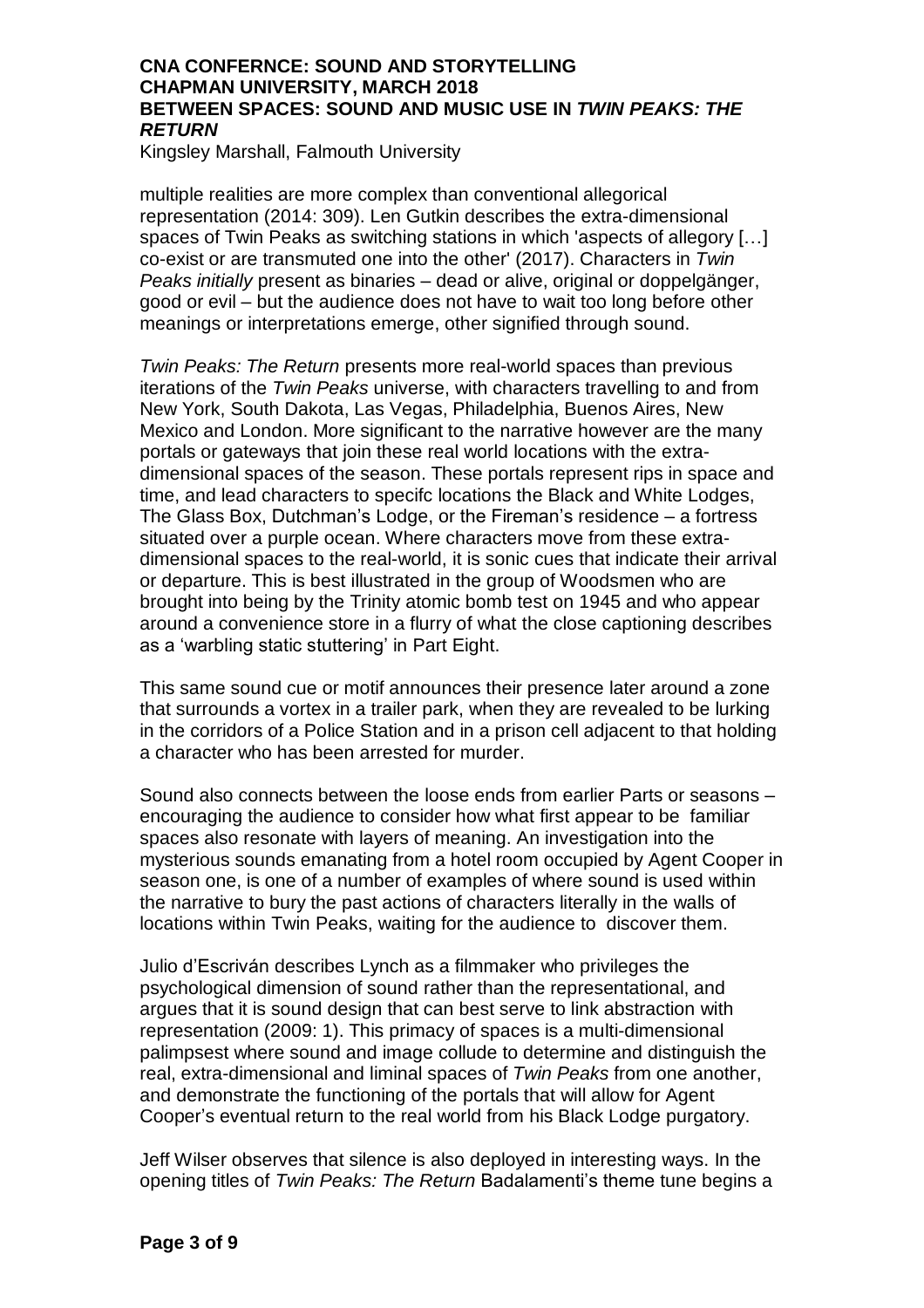Kingsley Marshall, Falmouth University

full 12 seconds after the opening shot - what Wilser describes as 'an uncomfortable stretch of stillness' (2017). This, coupled with the lack of cues from the original score in the first three Parts, caused some critics to speculate that Lynch was deliberately distancing *The Return* from previous iterations of *Twin Peaks*. Sarah Nicole Prickett notes that this lack of music, coupled with Lynch's predilection for abstraction, extended use of cinematic silence and elongated shot lengths, finds time move achingly slowly in those early Parts (2017).

The powerful use of silence that Wilser observes at the start of the title sequence is replicated throughout the season, most unusually in dialogue scenes – a rarely deployed device in television, which favours exposition. In an example from Part 17, Gordon Cole – played by Lynch - tells his fellow FBI Agents to 'listen to me,'. But then he pauses for ten very long seconds before explaining to them the intricacies of the negative forces at work in Twin Peaks. These periods of intensified silence, coupled with the use of barely audible or manipulated dialogue and the presence of a number of characters who are either mute, incomprehensible, or only able to repeat the dialogue delivered by others, furthers a sense of awkwardsness and disorientation. Where characters are unable to hear, listen or understand what is being said to them, the audiences attention is directed to pay attention to other sonic cues within the narrative for their information. With the reduction of music over the course of the season, and with little dialogue in many of the Parts, so sound design is required to do much of the narrative heavy lifting. Dean Hurley explains that Lynch's practice involves the introduction of 'music into sound and sound into music where everything blurs' what he calls an 'omnilateral understanding of all aspects of film' (in Amorosi, 2017). This notion of omni-laterality, or the representation of all points of view, resonates with the larger meaning of *The Return* defined by its multiple dimensionality and coexisting timelines where anything can, and does occur.

This sparing use of score in the opening three Parts makes the use of diegetic source music in *The Return* all the more striking. Handpicked acts close the majority of the episodes by playing to the residents of *Twin Peaks* in The Bang Bang Bar, the Roadhouse venue familiar from earlier iterations of the series. The resultant performances provide the opportunity for the audience to decompress, escaping Cooper's existential stasis and return to the town to spend time with those still resident there. Andreas Halskov argues that these sequences are one of only a handful of markers of seriality, in a seasons which otherwise 'radically subverts our expectations of television storytelling and causality' (2017). By having the bands perform under their pro-filmic names each of these musical sequences has a disturbing secondary effect, situating the fantastical events of the season in the present day and, in doing so, bringing Cooper's murderous doppelganger and the mysterious Woodsmen into *our* world.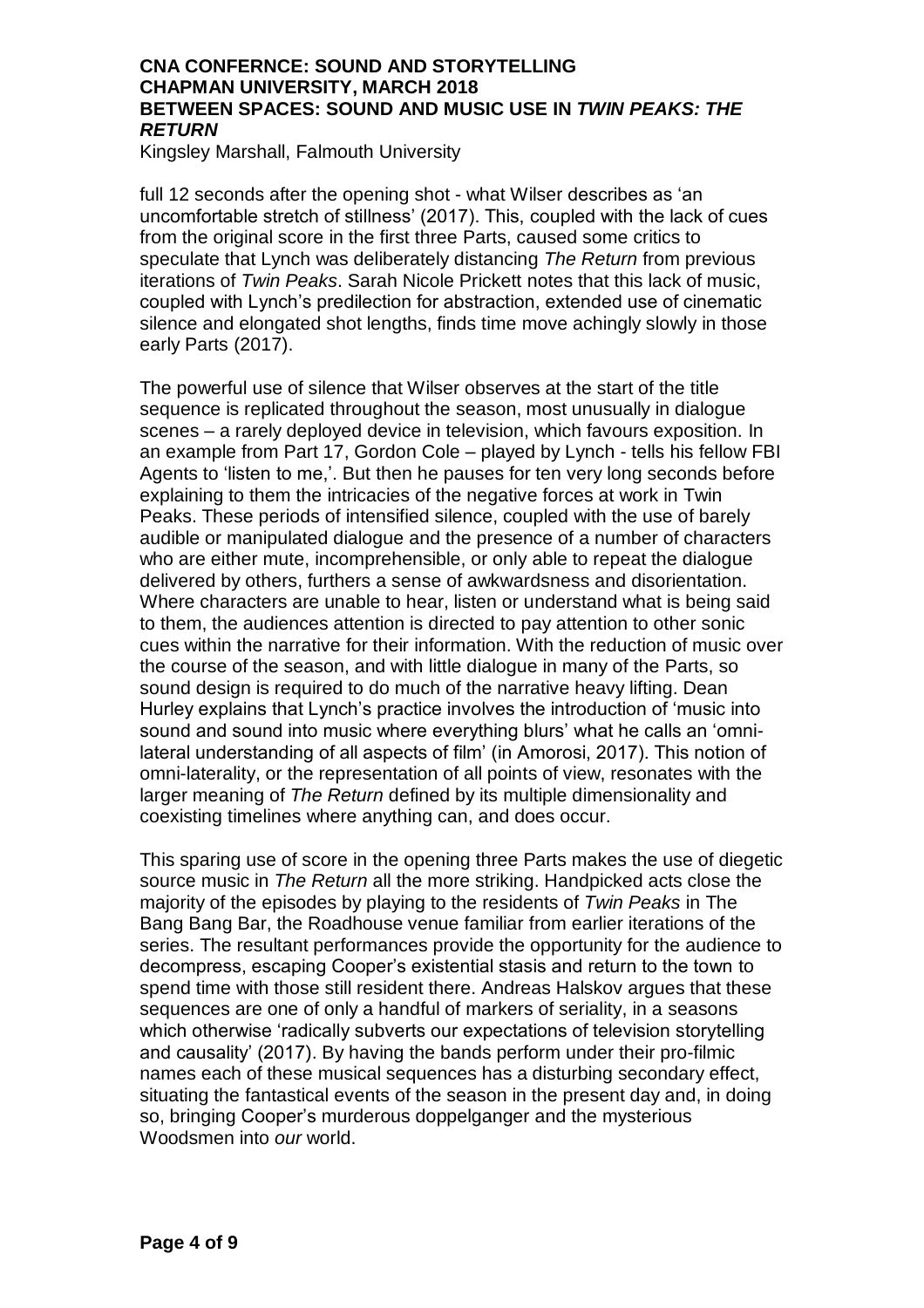Kingsley Marshall, Falmouth University

The lack of conventional narrative hierarchies and playful misdirection – as evident in Lynch and Frost's description of the season as a film, or narrative born of literature, rather than TV practice – demonstrates a pattern of disruption throughout common to both its narrative and approaches to production practice. Deviating from the conventional is, in part, how Lynch moved from a noun to the Lynchian adjective and, as sound designer for *The Return*, he continues in a career-long avoidance of the familiar. This is made manifest with editing techniques such as jump cuts and glitching being as evident in the sound design as they are in the visuals. His divergence from familiar practices of continuity are evident in unusual spaces. In those opening scenes of Part One, sound bridges that traditionally serve to link a visual transition from exterior and interior spaces are missing. The first exterior wide shot of the Great Northern Hotel in Twin Peaks shows both the visual and sonic representation of a waterfall outside, but a visual cut to the interior of the hotel is accompanied by a similarly sonic cut – the abrupt silence of the hotel manager's office divorces it from the previous shot and its location. The result is a subtle sense of the uncanny, where even real and familiar spaces feel divorced from their surroundings.

Where sound does connect space it often takes an existential, rather than authentic, quality. Brooke McCorkle argues that sound in *Twin Peaks: The Return* marks a shift from previous seasons – in that it is often 'hyperrendered not just for an ephemeral "jump scare" moment, but rather [is] in service of the story and/or the overarching aesthetic of the Twin Peaks world' (2017). A core part of this aesthetic rendering of the world is that it becomes 'real' only in certain spaces. McCorkle focuses on electricity as an example, something that has fascinated Lynch throughout his career, and which she connects to the manner with which the nature of evil is presented within the season – 'like electricity, the evil is transitory or, to put it better, transmigratory' (2017). Electricity is everywhere in our world but rarely physically manifest. It is an invisible power and binding force that links realworld locations with extra-dimensional spaces and timelines.

Michael Ewins describes these deviations from traditional continuity as a fantastic corruption that allows events to be 'rearranged, recontextualised or completely reversed', an observation of the unity of both production practices and narrative meaning (2018: 34). Instead of focusing on narrative cause and effect, *Twin Peaks The Return* is interested in articulating the fluidity of space, temporality and subjectivity. This emphasis on the *inbetweenness* of each of these states allows for a nuanced exploration of both the existential and physical explosions that can disrupt reality.

#### **Bibliograpy**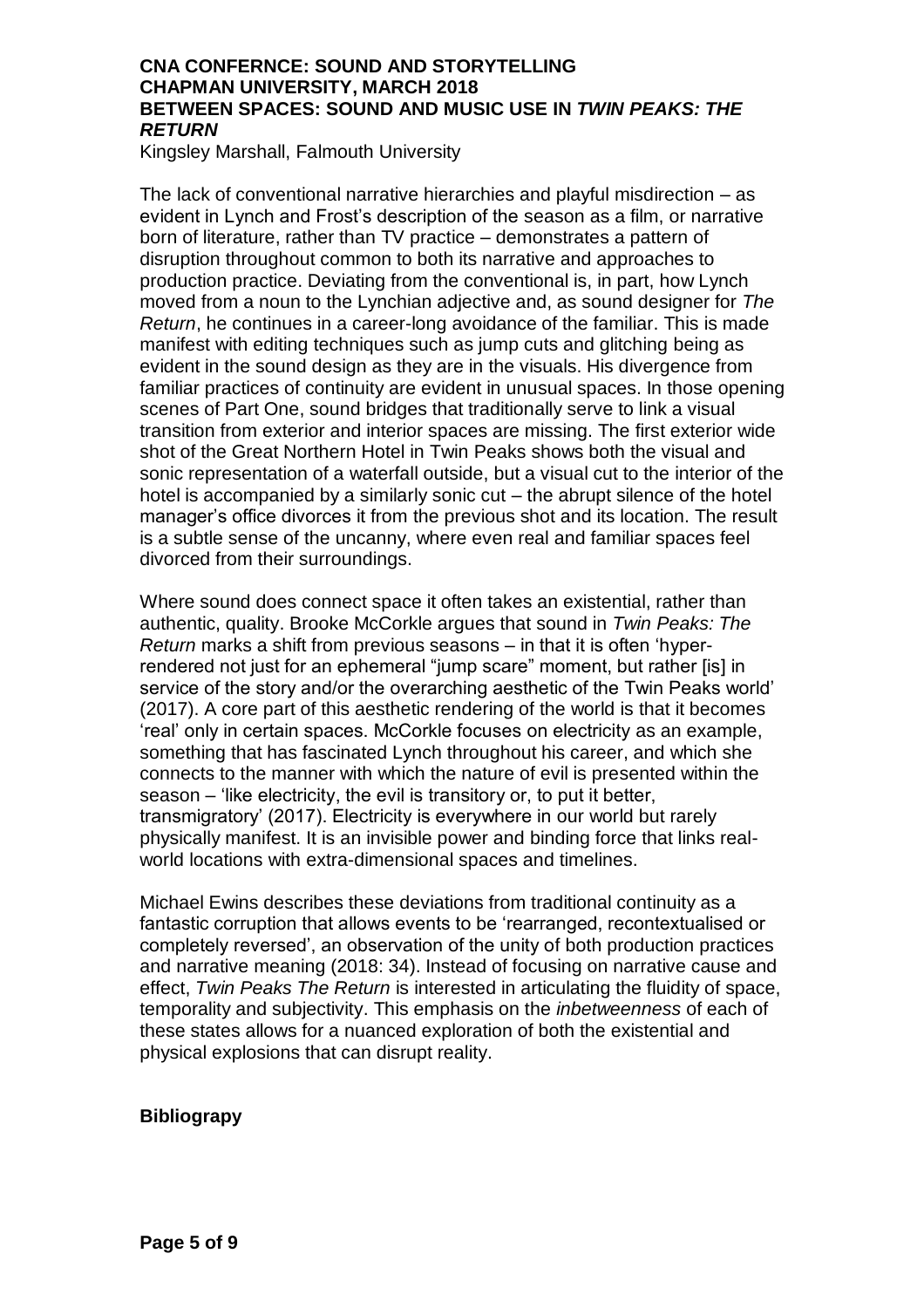Kingsley Marshall, Falmouth University

Amorosi, A.D. (2017) 'The (Twin) 'Peaks' Are Alive With the Sound of Dean Hurley's Music: A Chat With David Lynch's Longtime MD'. In *Variety*, 19 June 2017. [http://variety.com/2017/tv/news/twin-peaks-music-dean-hurley](http://variety.com/2017/tv/news/twin-peaks-music-dean-hurley-interview-1202470579)[interview-1202470579](http://variety.com/2017/tv/news/twin-peaks-music-dean-hurley-interview-1202470579) (accessed 23 Feb 2018).

Barber, C. Bradford. (2004) 'Topic: hypertext nodes'. In *Thesa, a thesauraus of ideas.*

http://thid.thesa.com/thid-0513-0671-th-1345-6681 (accessed 4 March 2018).

Blake, William. (c1790) *The Marriage of Heaven and Hell*. http://www.bartleby.com/235/253.html (accessed 2 March 2018).

Bluemink. Matt. (2015) 'The Web as Rhizome in Deleuze and Guattari'. In Blue Labyrinths, 15 July 2015. [https://bluelabyrinths.com/2015/07/15/the](https://bluelabyrinths.com/2015/07/15/the-web-as-rhizome-in-deleuze-and-guattari)[web-as-rhizome-in-deleuze-and-guattari](https://bluelabyrinths.com/2015/07/15/the-web-as-rhizome-in-deleuze-and-guattari) (accessed 28 February 2018). Bronstein, Michaela. (2017) 'Twin Peaks: The Return – The Anxiety of Spectatorship'. In Post 45, 10 June 2017. [http://post45.research.yale.edu/2017/10/twin-peaks-the-return-the-anxiety-](http://post45.research.yale.edu/2017/10/twin-peaks-the-return-the-anxiety-of-)

[of-](http://post45.research.yale.edu/2017/10/twin-peaks-the-return-the-anxiety-of-) spectatorship (accessed 24 October 2017).

Cage, John (1958) 'The Future of Music: Credo' in Silence: Lectures and Writings (Hanover, New Hampshire: Wesleyan) pp. 3-6.

Deleuze, Gilles and Guattari, Felix. (1987; 2013) *A Thousand Plateaus: Capitalism and Schizophrenia.* Trans. Brian Massumi. London: Bloomsbury.

D'Escriván, Julio. (2009) 'Sound Art (?) on/in Film'. In Organised Sound, 14(1), pp. 65-73.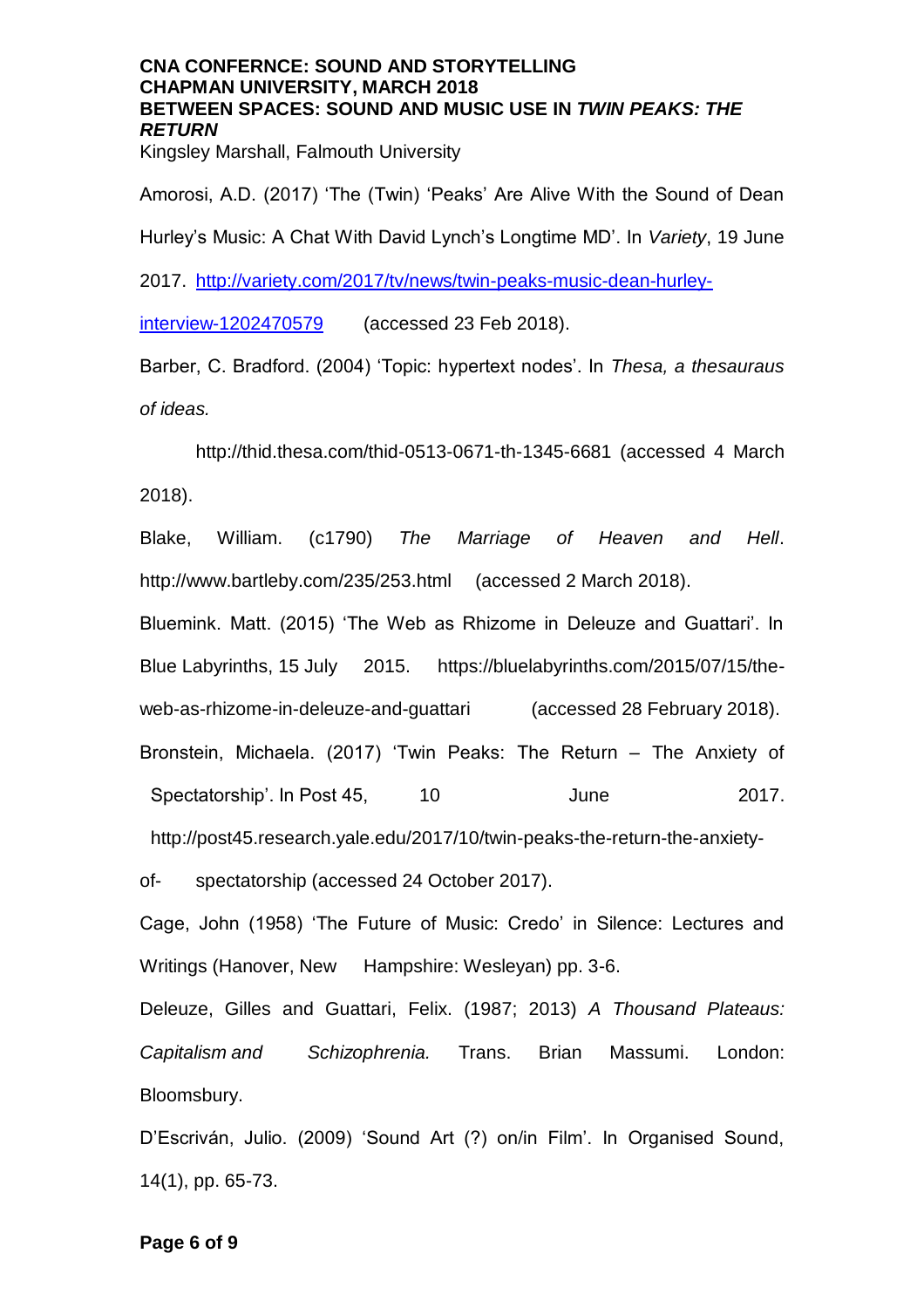Kingsley Marshall, Falmouth University

Ewins, Michael. (2018) 'The Stars Turn and a Time Presents Itself'. In Sight and Sound, 28(1), January 2018. pp. 33-36.

Foltz, Jonathan. (2017) 'David Lynch's Late Style'. In Los Angeles Review of

Books. 12 November 2017. [https://lareviewofbooks.org/article/david-lynchs-](https://lareviewofbooks.org/article/david-lynchs-late-style)

[late-style](https://lareviewofbooks.org/article/david-lynchs-late-style) (accessed 13 November 2017).

Frost, Mark. (2016) The Secret History of Twin Peaks. London: Macmillan.

Frost, Mark. (2017) Twin Peaks: The Final Dossier. London: Macmillan.

Goodwin, Jonathan. (2014) 'The Separate Worlds of David Lynch's Inland

Empire'. In Quarterly Review of Film and Video, Vol 31, Issue 4, pp. 309-321.

Gutkin, Len. (2017) 'Twin Peaks: The Return – Allegory and Dislocation'. In

Post45, 16 September 2017.

<http://post45.research.yale.edu/2017/09/twin-peaks-the-return-allegory-and->

[dislocation](http://post45.research.yale.edu/2017/09/twin-peaks-the-return-allegory-and-dislocation) (accessed 14 November 2017)

Halskov, Andreas. (2017) 'No Place Like Home: Returing to Twin Peaks'. In

16:9, 30 May 2017.<http://www.16-9.dk/2017/05/returning-to-twin-peaks>

(accessed 3 January 2018).

Jensen, Jeff. (2017) 'Twin Peaks recap 'The Return: Parts 3 and 4'. In Entertainment Weekly, 28 May 2017. http://ew.com/recap/twin-peaksseason-3-episode-3[-4/2/](http://ew.com/recap/twin-peaks-season-3-episode-3-4/2/) (accessed 21 December 2017).

Lennon, Allan. (2017) 'Tulpas – When Thought Takes Form'. In The Huffington Post, 23 July 2017. [https://www.huffingtonpost.com/allan](https://www.huffingtonpost.com/allan-lennon/tulpas-when-thought-takes-b-7852742.html)[lennon/tulpas-when-thought-takes-b-7852742.html](https://www.huffingtonpost.com/allan-lennon/tulpas-when-thought-takes-b-7852742.html) (accessed 28 February

2018).

Lynch, David. (dir.) (1977) Eraserhead, Libra Films International.

#### **Page 7 of 9**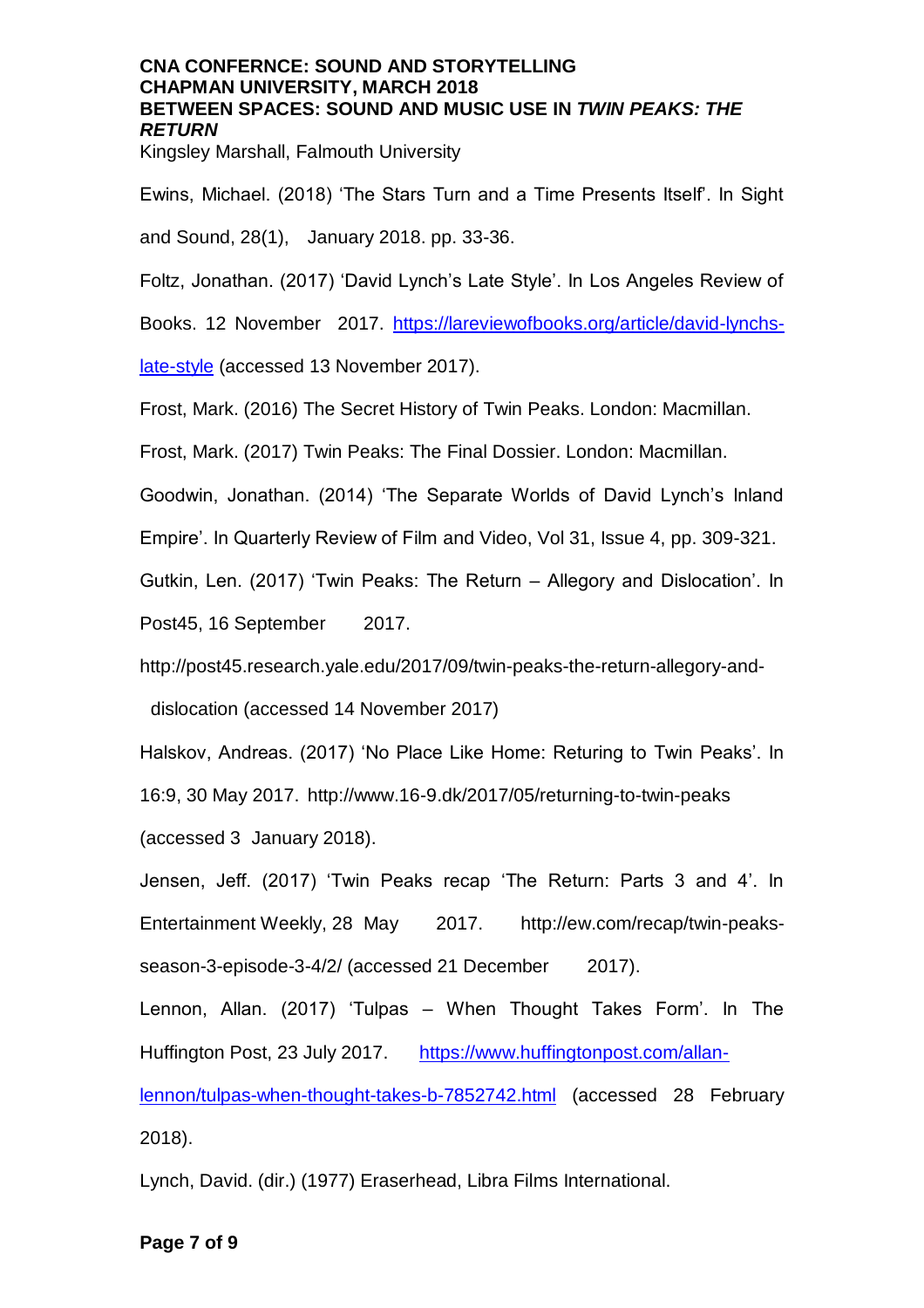Kingsley Marshall, Falmouth University

Lynch, David. (dir.) (1986) Blue Velvet, De Laurentiis Entertainment.

Lynch, David. (dir.) (1990) Twin Peaks: Season 1, ABC.

Lynch, David. (dir.) (1990-91) Twin Peaks: Season 2, ABC.

Lynch, David. (dir.) (1992) Twin Peaks: Fire Walk With Me, New Line Cinema.

Lynch, David. (dir.) (2017) Twin Peaks: The Return, Showtime.

McCorkle, Brooke. (2017) 'There's Always Music in the Air: Sound Design in

Twin Peaks: The Return'. In Musicology Now, 12 December 2017. http://musicologynow.ams-

net.org/2017/12/theres-always-music-in-air-sound[-design.html](http://musicologynow.ams-net.org/2017/12/theres-always-music-in-air-sound-design.html) (accesed 27 January 2018).

McGowan, Todd. (2000) 'Finding Ourselves on a Lost Highway: David Lynch's Lesson in Fantasy'. In Cinema Journal, 39:2, pp. 51–73.

McGowan, Todd. (2007) The Impossible David Lynch. New York: Columbia University Press.

Morgan, Frances. (2011) 'Darkness Audible: Sub-bass, tape decay and Lynchian noise'. In Selavy, Virginie (ed.) (2011). The End: An Electric Sheep Anthology. London: Strange Attractor Press. pp. 186-202.

Nicholas, Charles (1997; 2008). Intelligent Hypertext: Advanced Techniques for the World Wide Web. New York: Springer.

Penderecki, Krzysztof. (1960) 'Threnody for the Victims of Hiroshima'. Conifer Records.

Prickett, Sarah Nicole. (2017) 'Eternal Return'. In Artforum, 23 May 2017. [https://www.artforum.com/film/sarah-nicole-prickett-on-the-premiere-of-twin](https://www.artforum.com/film/sarah-nicole-prickett-on-the-premiere-of-twin-peaks-the-)[peaks-the-](https://www.artforum.com/film/sarah-nicole-prickett-on-the-premiere-of-twin-peaks-the-) [return-68625](https://www.artforum.com/film/sarah-nicole-prickett-on-the-premiere-of-twin-peaks-the-return-68625) (accessed 7 November 2017).

#### **Page 8 of 9**